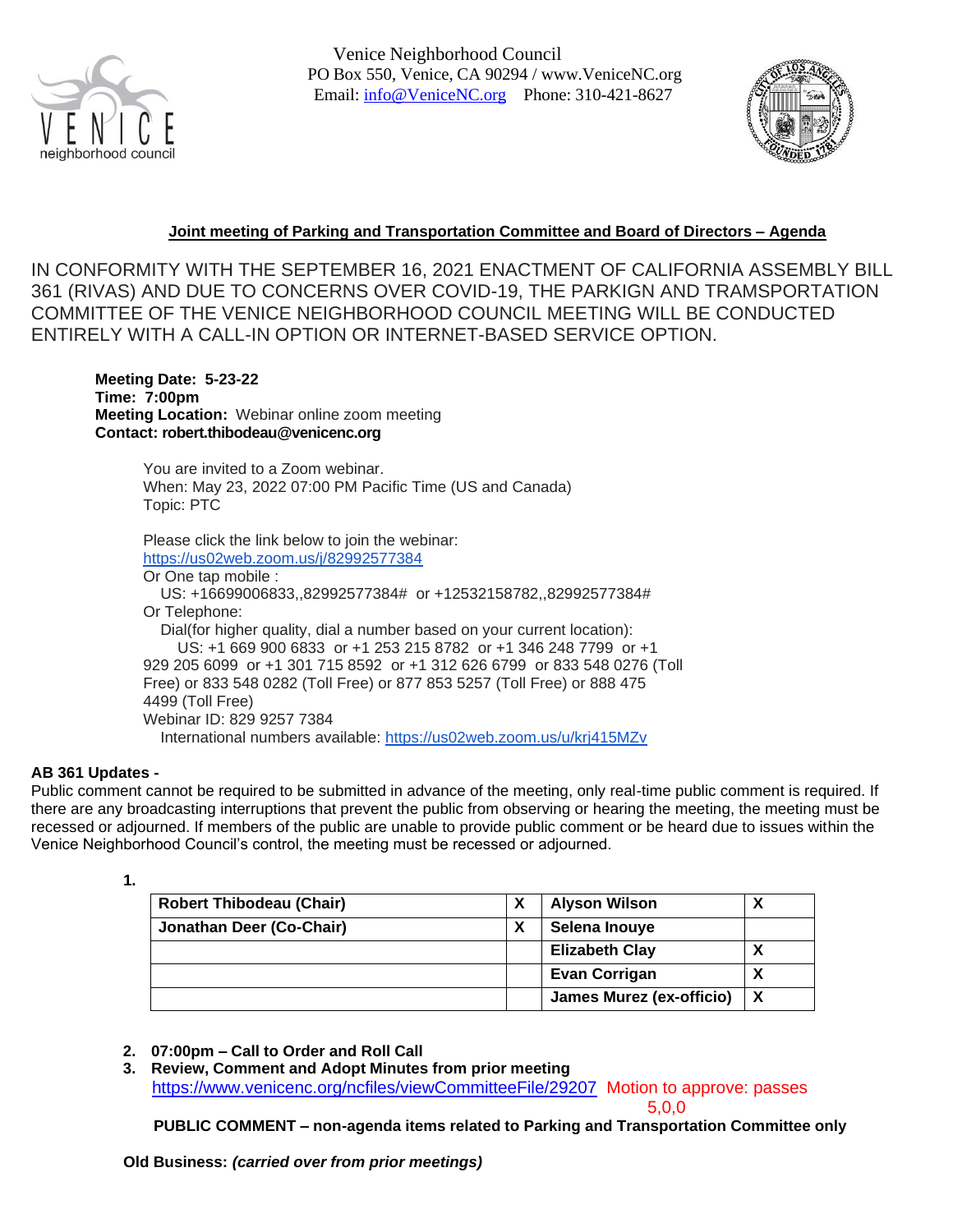### **OLD BUSINESS**

### **4. COMMUNITY PLAN AND LAND USE/SPECIFIC PLANS Not called.**

- **a. Item for discussion and possible action:** discussion of these plans, their impact on Venice, and development of new plans by the city. To discuss status of new community plan and format and manner of input into the community plan. Community Plan - https:/[/planning.lacity.org/odocument/b1ce0423-e344-4dc1-8dfe-](http://planning.lacity.org/odocument/b1ce0423-e344-4dc1-8dfe-3f493eaddf6c/Venice_Community_Plan.pdf)[3f493eaddf6c/Venice\\_Community\\_Plan.pdf;](http://planning.lacity.org/odocument/b1ce0423-e344-4dc1-8dfe-3f493eaddf6c/Venice_Community_Plan.pdf) Land Use Plan - [https://planning.lacity.org/odocument/d0a7f30b-87c1-430e-8415-](https://planning.lacity.org/odocument/d0a7f30b-87c1-430e-8415-5b5e30d230e7/venluptxt.pdf) [5b5e30d230e7/venluptxt.pdf](https://planning.lacity.org/odocument/d0a7f30b-87c1-430e-8415-5b5e30d230e7/venluptxt.pdf)
- b. **Public Comment:**
- c. **Committee Discussion:**
- d. **Possible Motion:**

# **5. UPDATE ON LADWP WATER PIPELINE PROJECT** Not called.

- **a. Item for Discussion:** Status of water pipeline project
- **b. Public Comment:**
- **c. Committee Discussions:**
- **d. Possible Motion:**

#### **NEW BUSINESS**

- **6. PUBLIC WORKS STREET SERVICES RECOGNITION**
	- a. **Item for Discussion:** Certificate of Appreciation for the Department of Public Works Street Services Venice Yard.
	- **b. Public Comment:** Comment taken.
	- **c. Committee Discussions:** Discussion of committee had.
	- **d. Possible Motion:** Motion to award a certificate of appreciation to the Venice Yard for keeping the streets of Venice clean during the pandemic and the homeless crisis. Cost TBD. Motion passes 5,0,0

#### **7. HOUSTON WILSON - BIKE LANES**

- **a. Item for Discussion:** Bike lane improvements Presentation by Houston Wilson.
- **b. Public Comment:**
- **c. Committee Discussions:** Speaker did not show. Continue to next meeting.
- **d. Possible Motion:** Motion to support bike lane improvements.
- **8. ABBOT KINNEY TRAFFIC SLOWING**
	- **a. Item for Discussion:** Traffic slowing on Abbot Kinney between Venice and Washington. Presentation by Daniel Zox
	- **b. Public Comment:** Comments taken
	- **c. Committee Discussions:** Matter continued to next meeting.
	- **d. Possible Motion:**

# **9. PARKING ENFORCEMENT TOWING OF ABANDONED AND NON-OPERATIONAL VEHICLES.**

**a. Item for Discussion:** Pursuant to the recent City Council motion, 21-0956 (CFMS) passed to resume the citation and towing abandoned and oversized vehicles. Speaker from parking Enforcement TBD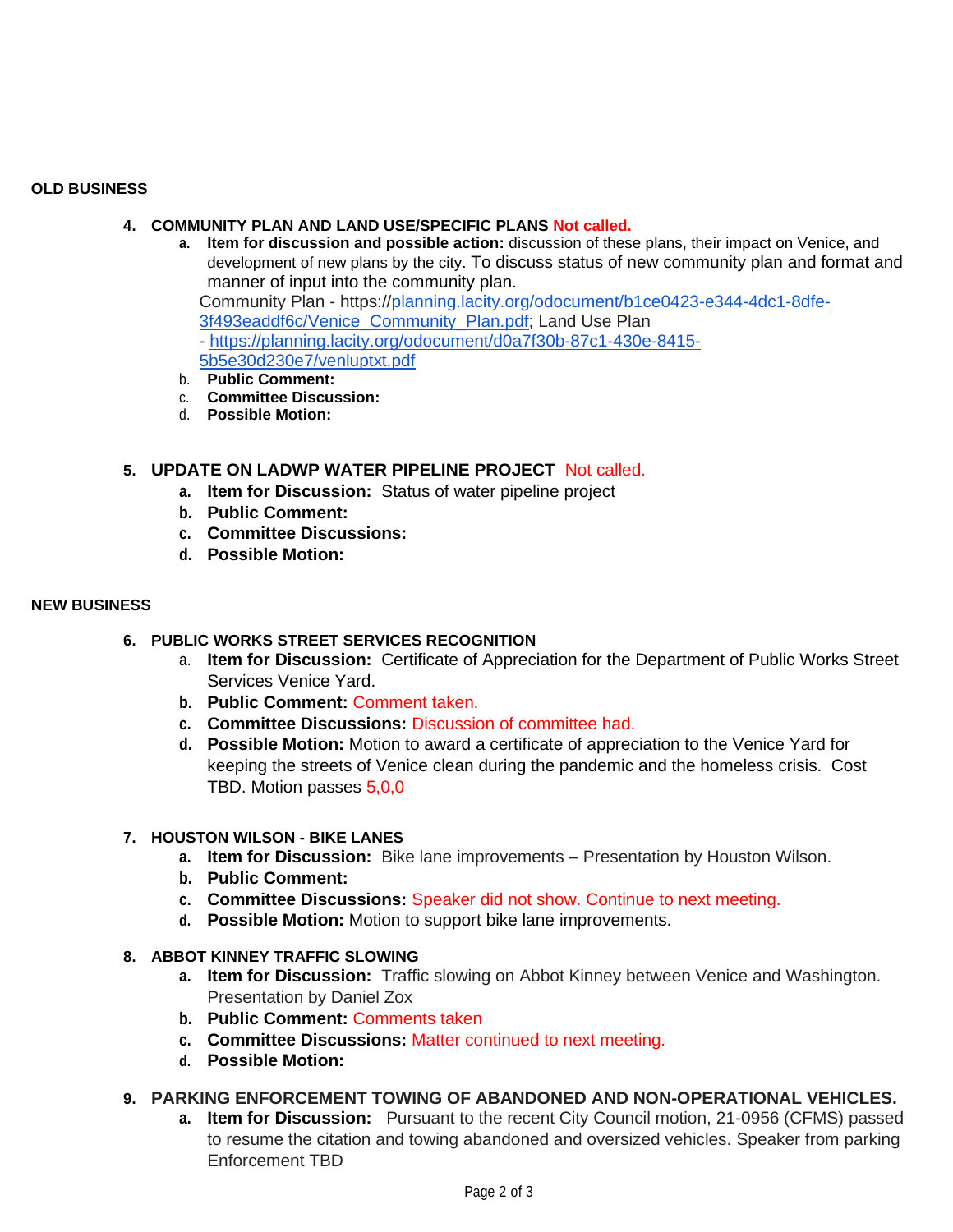- **b. Public Comment:** Speaker Sgt Jeff Lovick.
- **c. Committee Discussions:** Discussion had.
- **d. Possible Motion:** Motion to request District 11 councilman, LAPD, Board of Police Commissioners, and parking enforcement comply with City Council motion, 21-0956, and resume enforcement by citation and towing of abandoned and oversized vehicles. JMD/RT 5,0,0

## **10. STREET CLEANING ON VENICE BLVD**

- **a. Item for Discussion:** Resumption of street cleaning on Venice Blvd.
- **b. Public Comment:** Comment taken.
- **c. Committee Discussions:** Comment Taken.
- **d. Possible Motion:** Motion to request city to resume street cleaning on all of Venice Blvd. between Pacific EC/AW 5,0,0

## **11. BROADWAY AND FOURTH TRAFFIC ISSUES**

- **a. Item for Discussion:** Discuss way stop signs at Broadway and Fourth.
- **b. Public Comment:**
- **c. Committee Discussions:**
- **d. Possible Motion:** Change intersection at Broadway and Fourth for 2 way stop to 4 way stop. AW/JD 5,0,0
- **12. "VENICE" SIGNAGE**
	- **a. Item for Discussion:** Possible "VENICE" signage on major boulevards at the entrances to Venice.
	- **b. Public Comment:** Comment taken.
	- **c. Committee Discussions:** Discussion had.
	- **d. Possible Motion:** Continued to future meeting.
- **13. Permit Parking East of Lincoln**
	- **a. Item for Discussion:** Resident Permit Parking request for the Penmar Ave. area. Presentation by David Pidgeon
	- **b. Public Comment:**
	- **c. Committee Discussions:** Motion continued to next month.
	- **d. Possible Motion:** Motion to remove two-hour parking and replace it with NOH vehicles. Penmar South of Venice to Zanga.
- **14. Comments on items not on the agenda for consideration**
- **15. ADJOURN** 8:49PM

**PUBLIC INPUT AT NEIGHBORHOOD COUNCIL MEETINGS**: The public is requested to fill out a "Speaker Card" to address the Neighborhood Committee on any agenda item before the Neighborhood Committee takes action on an item. Comments from the public on agenda items will be heard only when the respective item is being considered. Comments from the public on other matters not appearing on the agenda that are within the Neighborhood Committee jurisdiction will be heard during the General Public Comment period. Please note that under the Brown Act, the Neighborhood Committee is prevented from acting on a matter that you bring to its attention during the General Public Comment period; however, the issue raised by a member of the public may become the subject of a future Neighborhood Committee meeting. Public comment is limited to **1** minute per speaker, unless adjusted by the presiding officer.

#### **Notice to Paid Representatives:**

If you are compensated to monitor, attend, or speak at this meeting, City law may require you to register as a lobbyist and report your activity. See Los Angeles Municipal Code Section 48.01 et seq. More information is available at [ethics.lacity.org/lobbying.](http://ethics.lacity.org/lobbying) For assistance, please contact the Ethics Commission at (213) 978- 1960 or [ethics.commission@lacity.org](mailto:ethics.commission@lacity.org)

POSTING: In compliance with Government Code section 54957.5, non-exempt writings that are distributed to a majority or all of the board members in